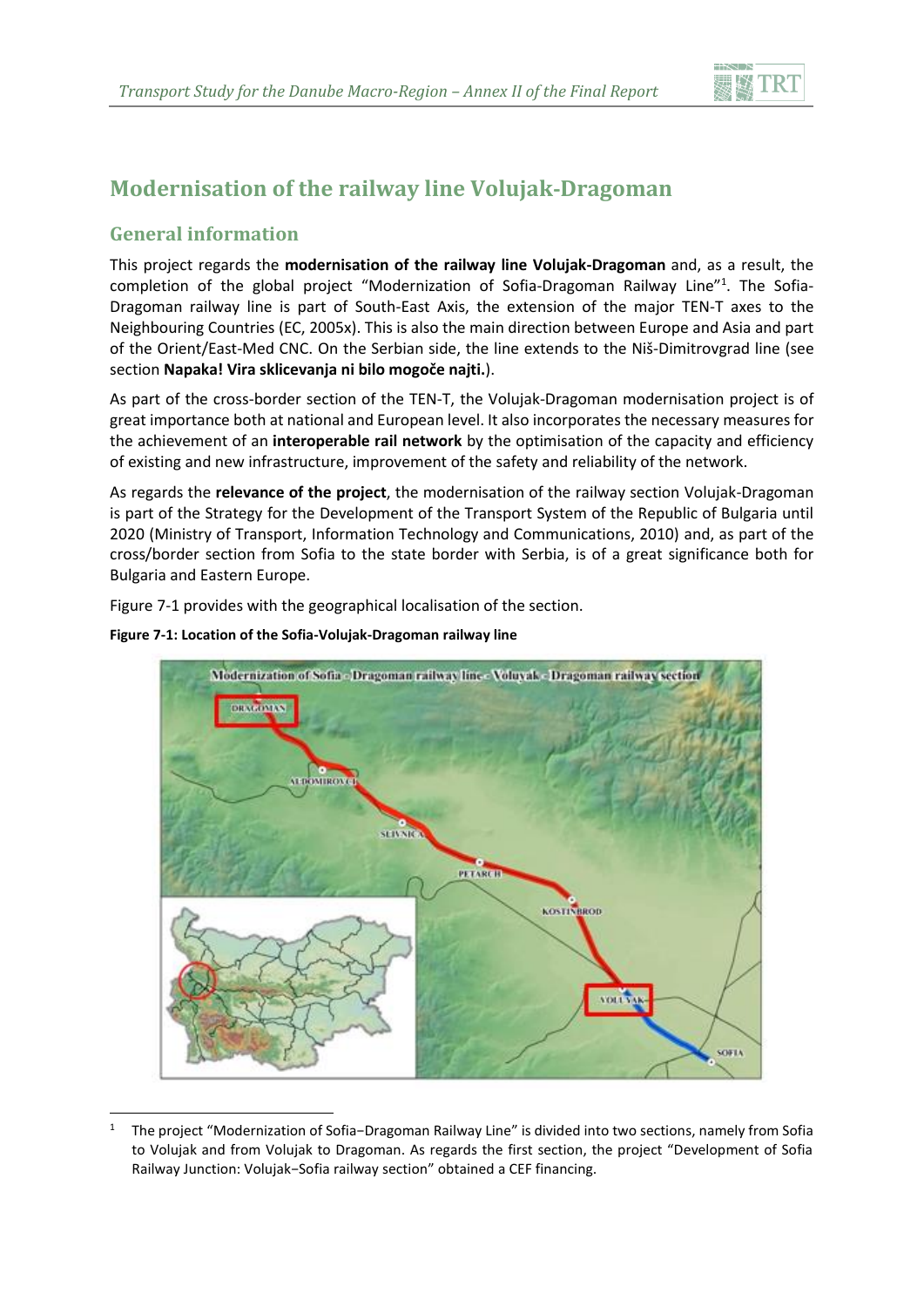

#### Source: NRIC

The major **objectives** of the project are the following:

- to ensure the modernisation of the railway infrastructure, improving railway transport in the region;
- to eliminate **bottlenecks** and complete the missing link cross-border section of the Trans-European Railway Network;
- to improve technical parameters and speed of movement in the region, including the creation of conditions for the optimal combination and integration of various transport models and the capacity optimisation;
- to increase the volume of cargo traffic, to improve the comfort of passengers for intercity and international trips conditions and to reduce travel times.

Furthermore, the project will also contribute to the implementation of the following international agreements and initiatives:

- the European Agreement on the International Railway Lines (AGC);
- the European Agreement on the International Railway Lines for Combined Transport (AGTC);
- the Trans-European Railways (TER);
- the EU Directives 1996/48/EC and 2001/16/EC, as amended by Directive 2004/50/EC on the Technical Specification for the Interoperability of the conventional railway network (i.e., TSI).

The **project promoter** is State Enterprise National Railway Infrastructure Company (NRIC)

# **Technical description**

The section Volujak-Dragoman is single-track, with a **length** of approximately **35 km**<sup>2</sup> .

The modernisation of the section includes the following **activities**:

- upgrade of the line speed to 160 km/h;
- rebuilding of tracks wholly within the original alignment;
- disconnection and removal of existing signalling and telecommunication equipment including cables;
- removal of existing railway tracks;
- construction and repair works of structures;
- earth works and dewatering<sup>3</sup> activities;
- cable ducts construction on one side of the line between Volujak and km  $42+537$ ;
- mast founding between Volujak and km 42+537 for all tracks;
- track works for double track railway line;
- construction of new station buildings in Slivnica (new station) including utilities (e.g., automatic crossing signalling and automatic crossing barriers);
- construction of new overhead contact line system and adaptation of power substations in Aldomitrovtsi and Volujak;

**.** 

<sup>2</sup> The railway line Sofia-Dragoman is 43 km long. From Sofia to Volujak, the railway line is double-track, with a length of approximately 8 km.

Recovering of contaminated water.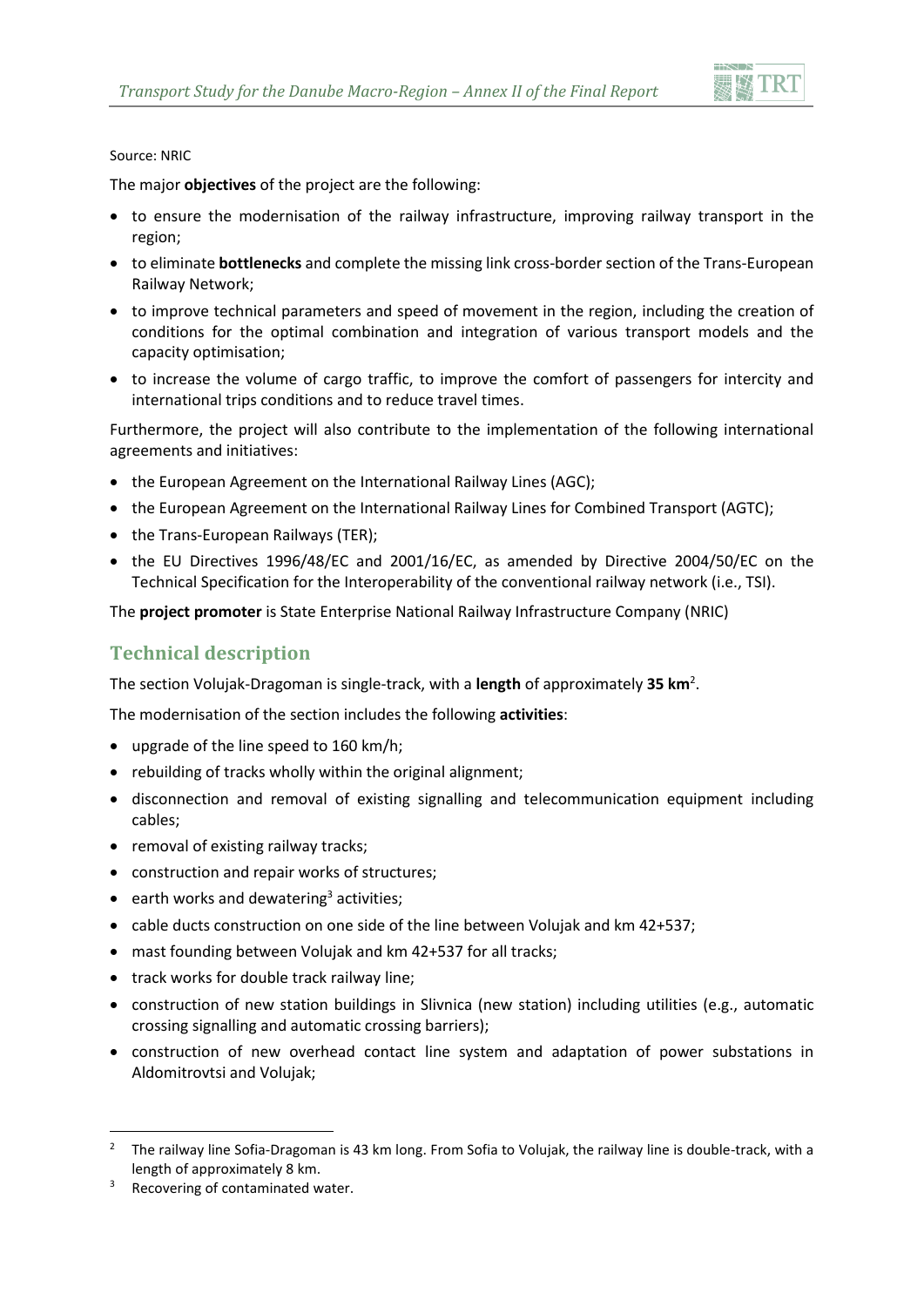

 cabling, installation and connection of new signalling, telecommunication, site protection, GSM-R, low voltage, SCADA, and passenger information systems in stations, stops and on the line sections.

The **estimated investment cost** is € 167.779.270 (without VAT). The maintenance and operating costs are shown in [Table 7-1.](#page-2-0)

<span id="page-2-0"></span>

| Table 7-1: Maintenance and operating costs of the railway line Volujak-Dragoman [€] |
|-------------------------------------------------------------------------------------|
|-------------------------------------------------------------------------------------|

| Unit costs $\lceil \xi \rceil$                       | <b>Scenario</b>     |                  |  |
|------------------------------------------------------|---------------------|------------------|--|
|                                                      | Without the project | With the project |  |
| Passenger transport                                  |                     |                  |  |
| Fixed costs per km                                   | 7.910,13            | 8.083,75         |  |
| Variables for group 1 of train km (regional trains)  | 0,7049              | 0,7203           |  |
| Variables for group 2 of train km (intercity trains) | 0,8074              | 0,8251           |  |
| <b>Freight transport</b>                             |                     |                  |  |
| Fixed costs                                          | 7.910,13            | 8.083,75         |  |
| Variables of train·km                                | 1,9384              | 1,9810           |  |

Source: NRIC

### **Project implementation**

The project implementation consists of the following **seven key activities**.

- **Activity 1 Land acquisition:** for the implementation of the proposed action, 1.145.399 m<sup>2</sup> of land shall be expropriated. After the completion and acceptance of the Detailed Spatial Development Plan and the Technical Design, further steps should be implemented in order to start the land acquisition procedures.
- **Activity 2 − Construction works:** executed according to the approved Technical (Detailed) Design. Construction works could start only after the obtaining of a building permit. Since the proposed action includes reconstruction and new construction of infrastructure and adjacent buildings, the building permit is expected to be obtained after the completion of Activity 1.
- **Activity 3 − Supervision of construction works:** contracts for the construction supervision for both the sections Volujak-Petarch and Petarch-Dragoman shall be signed pursuant to Article 168 (2) of the Spatial Developing Act (i.e., SDA). A conformity assessment with the essential requirements for designs will be done by the consultants contracted in the preliminary phase. Therefore, the contract under this activity will cover only the construction works.
- **Activity 4 − Interoperability assessment:** in conformity with the railway transport legislation concerning the achievement of interoperability of the national railway systems of EU members, it is necessary that the design, building, maintenance and control of the constituent elements of the project are carried out in a way which provides security and, at the same time, achieves the level of the envisaged objectives of the system.
- **Activity 5 − Archaeological monitoring during construction works:** the implementation of investment projects in areas for which there is evidence of archaeological sites must be preceded by preliminary archaeological studies, in order to set out whether they will be affected or damaged.
- **Activity 6 − Information and publicity:** as a beneficiary of TEN-T funding, NRIC has a legal obligation to provide the proper publicity to inform the public of the EU financial support. During the construction works, it is envisaged a separate contract for the implementation of the information and publicity activities, after the conduction of tender procedures under Public Procurement Act of Bulgaria.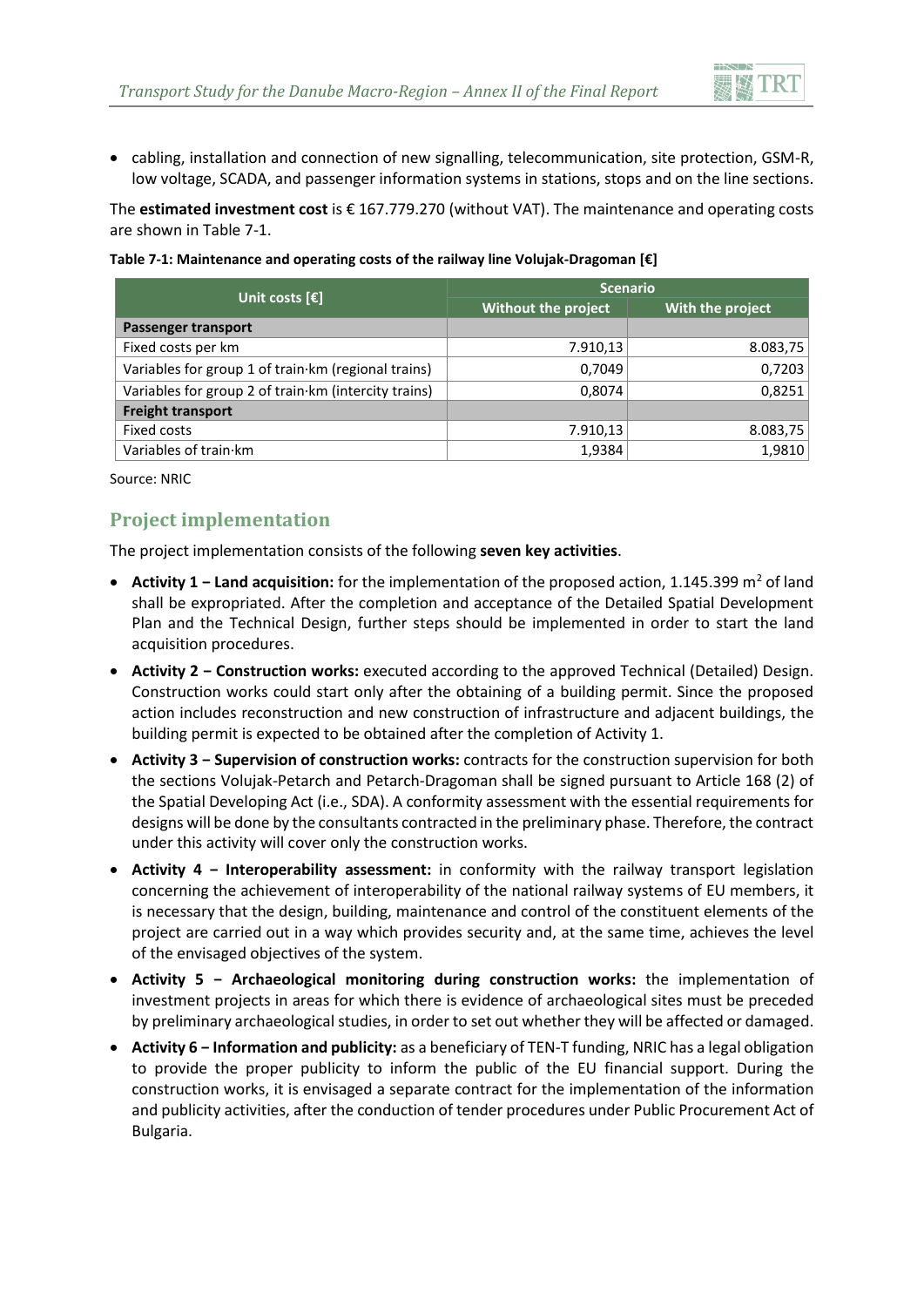

 **Activity 7 − Technical assistance:** NRIC has adopted rules for the management and implementation of infrastructure projects under which a team is appointed to manage the project implementation (Project Management and Implementation Unit (PMIU)).

The tentative procurement plan for the tenders is summarised in [Table 7-2.](#page-3-0) All the dates are indicative.

<span id="page-3-0"></span>**Table 7-2: Procurement plan of the project of the railway line Volujak-Dragoman**

| <b>Activity</b>                                                                                                                               | <b>Start date</b> | <b>End date</b> |
|-----------------------------------------------------------------------------------------------------------------------------------------------|-------------------|-----------------|
| Selection of contractor for Construction works for the modernisation of Voluyak-<br>Petarch railway section                                   | 13/06/17          | 09/12/17        |
| Selection of contractor for Construction works for the modernisation of Petarch-<br>Dragoman railway section                                  | 13/06/17          | 09/12/17        |
| Selection of contractor for Design and construction of telecommunications and<br>signalling for the modernisation of section Volujak-Dragoman | 09/04/18          | 05/10/18        |
| Selection of contractor for Construction Supervision for the modernisation of<br>railway section Volujak-Dragoman                             | 13/06/17          | 09/12/17        |
| Selection of contractor for Envisaged Obiectives verification and assessment of the<br>conformity to interoperability standards               | 13/06/17          | 09/12/17        |
| Selection of contractor for archaeological studies and monitoring during<br>construction                                                      | 13/06/17          | 09/12/17        |
| Selection of contractor for the implementation of publicity measures studies and<br>monitoring during construction                            | 13/06/17          | 09/12/17        |

Source: NRIC

# **Transport demand**

The **traffic forecasts** cover the period 2017-2044. For the period of construction, 2017-2020, the traffic forecasts for the "do-nothing" scenario are used. Two traffic scenarios have been considered: i) the base case scenario or "Without Project" (i.e., WoP); and ii) the "With Project" (WP) scenario.

The **WoP** is the so-called "Do Minimum" scenario, where no investments are made for the railway line outside the minimum statutory requirements to ensure operation and safety. The railway line remains along the old route and the level gradually deteriorates leading to lower speed and frequent breakdowns and accidents. All maintenance and operation costs of the existing Volujak−Dragoman railway line aim to ensure maximum safety levels of transport. The weak traffic growth in this scenario is due to the increasing mobility of people as a result of the growth of their income within the years of the forecast and the impact of the network.

The **WP scenario** includes all the planned investments for the modernisation of the section Volujak-Dragoman railway line. The operation and maintenance costs are based on historical data, the type of new investments, the requirements of suppliers and contractors under the projects for supply and construction of similar projects implemented or being implemented by NRIC. As regards the construction of bridges, additional costs are identified outside the railway maintenance costs. The increased traffic in this option is due to both the macroeconomic parameters valid for the BAU option as well as to the increased speed and comfort of travel.

**Four investment scenarios** have been considered for the development of the Volujak-Dragoman railway line. For each modernisation options, the traffic forecasts have been prepared. These are described below with respect to the approach utilised for the elaboration of the forecasts.

 **Do-Nothing scenario** related to the modernisation of the railway line. The forecast is obtained as a section between the base scenario traffic forecast and the level of crossing capacity;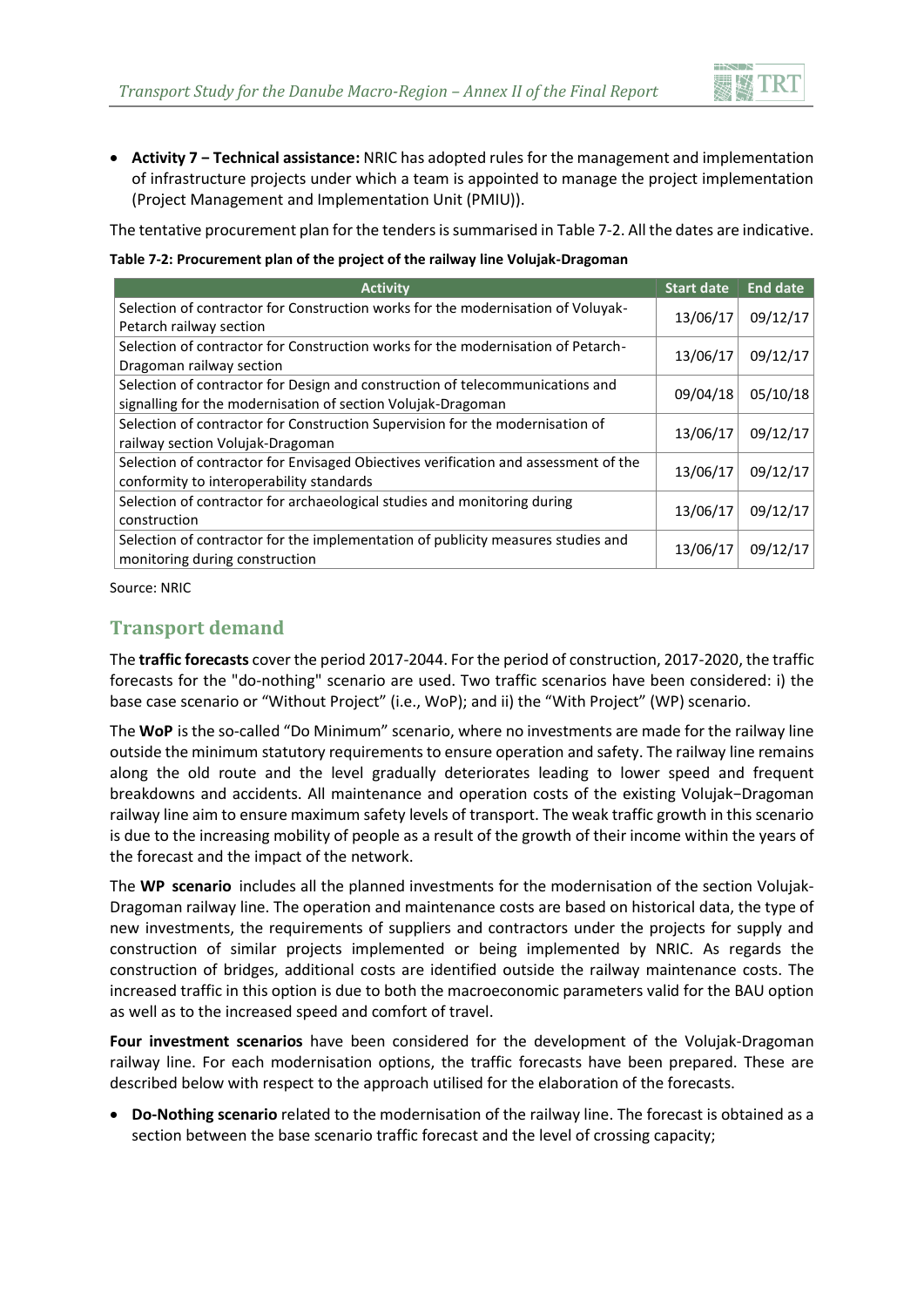

- **Scenario A:** increased train speed to maximum possible levels. This option will not dramatically improve the level of rail service. Then, the final forecast is obtained as a section of the base scenario forecast and the increased crossing capacity of the railway line after rising train speeds;
- **Scenario B:** increased speed of freight trains to 100 km/h and of passenger trains to 120 km/h and construction of a double-track railway line where it is not doubled. The option distinctly improves train speeds which will improve rail service. The forecast is obtained as a section of the optimistic forecast and the crossing capacity achieved in the presence of double line and already increased train speeds. The forecast is that of the base scenario up to the realisation of the investments;
- **Scenarios C (C1 and C2):** increased speeds to 120 km/h for freight trains and to 160 km/h for passenger trains (200 km/h for tilting trains). Construction of a double-track railway line where the railway line is not doubled. The forecast is identical for both options. Alternative C is developed in the following two sub-options:
	- $\rightarrow$  **C1** A maximum inclination of 15 ‰ and a minimum radius of 1.500 meters are introduced. The route passes through existing stations (without reaching Aldomirovtsi station), connecting the route to the old station of Dragoman. The approaches to the existing station of Dragoman are situated in sharp curves and, if the railway line is doubled, it is almost technically impossible to implement the track layout needed.
	- $\rightarrow$  **C2** A maximum inclination of 12.5 ‰ and a minimum radius of 1.500 meters are introduced. The route in this option partially deviates from the existing railway line in small sections for improving the radii and inclinations. The developed route passes through the stations of Kostinbrod, Petarch, runs north of Slivnitsa station and continues in southwest direction to the new station of Dragoman going around Aldomirovtsi station.

[Table 7-3](#page-4-0) presents the relevant socio-economic variables used for implementing the multi modal transport model for traffic forecasts by the respective time periods.

| <b>Variable</b>                                                                                         | Year      |           |           |           |           |
|---------------------------------------------------------------------------------------------------------|-----------|-----------|-----------|-----------|-----------|
|                                                                                                         | 2009      | 2011      | 2015      | 2020      | 2030      |
| Population [inhabitants]                                                                                | 7.540.019 | 7.469.242 | 7.345.209 | 7.212.707 | 6.994.052 |
| Change in the population compared to the previous<br>year                                               | $-0.51%$  | $-0.46%$  | $-0.40%$  | $-0.34%$  | $-0,28%$  |
| GDP per capita $[\mathbf{\epsilon}]$                                                                    | 6.861,03  | 9.573,79  | 12.527,09 | 16.520,45 | 25.348,75 |
| Change of per capita GDP compared to the previous<br>year                                               | 8,9%      | 7,49%     | 6,46%     | 5,24%     | 3,80%     |
| Average income per capita $[\mathbf{\epsilon}]$                                                         | 3.663,52  | 4.202,74  | 5.324,60  | 6.792,63  | 9.900,58  |
| Forecast for ground transportation performance of<br>land transport (road and rail) [million tonnes·km] | 18.572,32 | 18.908,24 | 19.487,18 | 20.076,71 | 20.960.40 |

<span id="page-4-0"></span>**Table 7-3: Forecast values for determining performance and traffic of rail passenger transport**

Source: NRIC

The traffic forecasts for Scenario C1, covering all the Project period 2015-2044 as reported in [Table 7-](#page-4-1) [4](#page-4-1) and in [Table 7-5.](#page-5-0)

|                    | <b>Base Scenario</b> | <b>Scenario C1</b> | <b>Base Scenario</b>                                  | $\mid$ Scenario C1 $\mid$ | <b>Base Scenario</b> | $\mid$ Scenario C1 |
|--------------------|----------------------|--------------------|-------------------------------------------------------|---------------------------|----------------------|--------------------|
| <b>Year</b>        |                      |                    | passengers·km passengers·km passengers·h passengers·h |                           | trains∙km            | trains∙km          |
| $\frac{1}{2}$ 2015 | 17.109.373           | 17.109.373         | 285.442                                               | 285.442                   | 499.211 '            | 499.21             |

<span id="page-4-1"></span>**Table 7-4: Passenger transport forecasts of the railway line Volujak-Dragoman**

|                          |               |                                                              |              |                   | <b>SLEHATIO CI</b> |
|--------------------------|---------------|--------------------------------------------------------------|--------------|-------------------|--------------------|
| $pass$ engers $\cdot$ km | passengers·km | passengers·h                                                 | passengers·h | trains·km         | trains·km          |
|                          | 17.109.373    | 285.442                                                      | 285.442      | 499.211           | 499.211            |
|                          | 16.546.884    | 276.057                                                      | 276.057      | 534.354           | 534.354            |
| 16.638.414               | 38.375.474    | 277.584                                                      | 305.294      | 537.185           | 1.111.644          |
|                          | 40.301.686    | 268.163                                                      | 320.618      | 516.354           | 1.142.523          |
| 16.046.499               | 41.650.427    | 267.709                                                      | 331.348      | 507.280           | 1.157.963          |
|                          | Dase Scenario | <b>BUEHALIO CI</b><br>17.109.373<br>16.546.884<br>16.073.686 | разе эсенано | <b>Buenano CI</b> | Dase Stellariu     |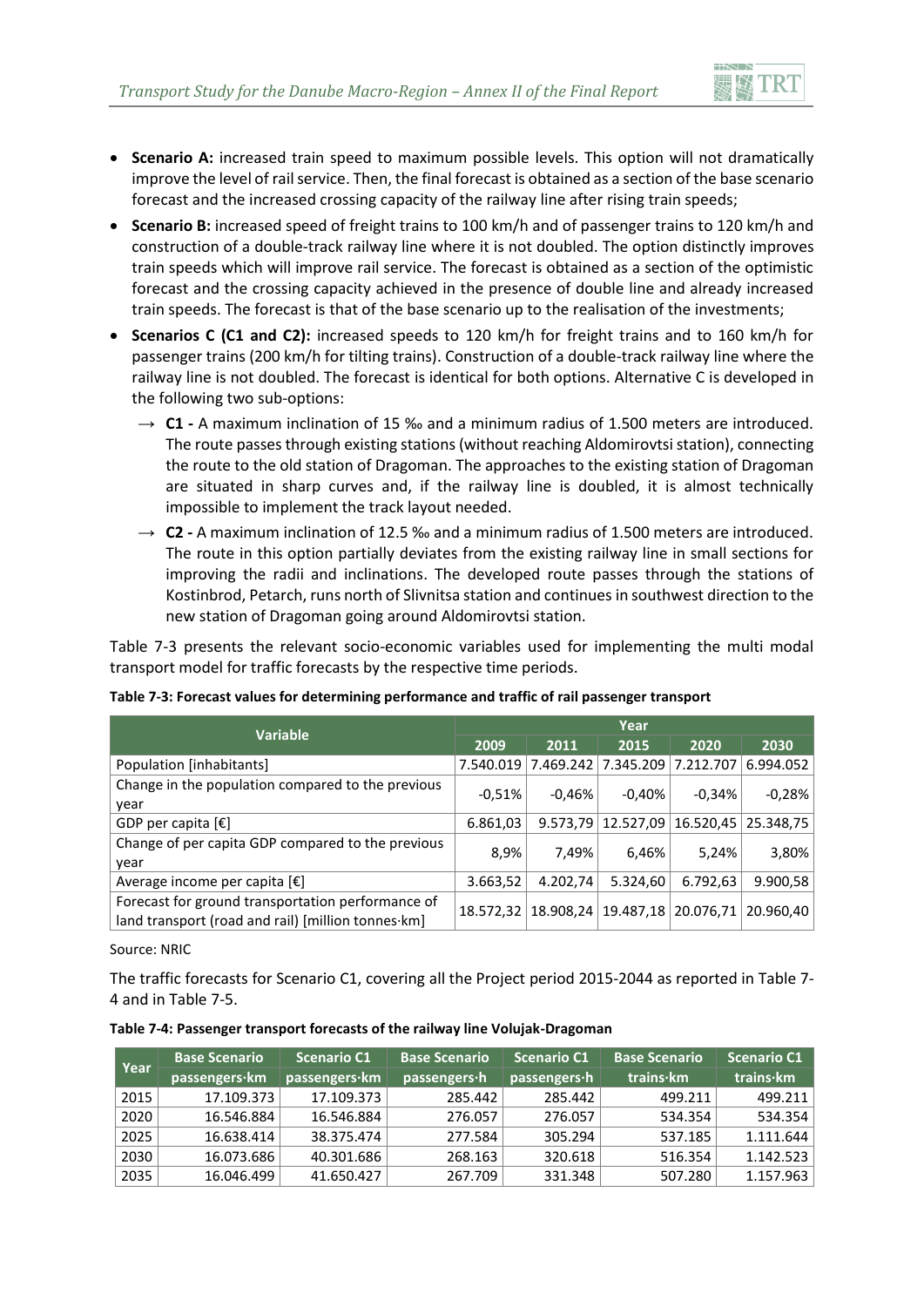

| 2040 | <sup>⊥</sup> 584.د<br>15.475 | 42.590.640 | 258.185 | 338.828 | 497.068        | 1.142.523 |
|------|------------------------------|------------|---------|---------|----------------|-----------|
| 2044 | 15.215.798                   | 43.318.324 | 253.850 | 344.617 | 724<br>، ، 488 | 1.146.128 |

Source: NRIC

#### <span id="page-5-0"></span>**Table 7-5: Freight transport forecast of the railway line Volujak-Dragoman**

| Year | <b>Base scenario</b> |           | <b>Scenario C1</b> |           |
|------|----------------------|-----------|--------------------|-----------|
|      | tonnes·km            | trains·km | tonnes·km          | trains·km |
| 2015 | 205.683.751          | 534.456   | 205.683.751        | 534.456   |
| 2020 | 199.028.675          | 515.532   | 199.082.675        | 515.532   |
| 2025 | 203.390.579          | 512.701   | 390.473.809        | 929.489   |
| 2030 | 201.439.733          | 518.093   | 441.098.698        | 1.022.438 |
| 2035 | 207.129.094          | 527.166   | 489.007.387        | 1.115.387 |
| 2040 | 206.219.671          | 521.939   | 536.460.063        | 1.185.099 |
| 2044 | 205.702.464          | 530.283   | 539.881.040        | 1.181.494 |

Source: NRIC

Traffic forecasts, both for freights and passengers, take into account the traffic growth for existing traffic and the modal shift from road transport.

On the consulted documents, there is no information available with respect to the assumed values of key drivers of traffic growth and there is not additional information on the demand components (i.e., long and short distance, induced and diverted).

# **Financial analysis**

The base year for the estimates of the financial analysis is 2014 and all market prices are for this year. The project time horizon period is 30 years, from 2015 to 2044 including the 6-year period of construction (from 2015 to 2020). The model is elaborated in constant prices in euro (excluding VAT).

The **financial profitability** analysis of the project has been elaborated according to the Guide to CBA of Investments project (EC, 2014). The financial profitability analysis has been prepared using the incremental approach. To determine the incremental revenues and costs, two main options were clearly defined: (i) with project and (ii) without project. The method of discounted cash flows is applied for determining the financial indicators. A discount rate of 4% is employed in the financial analysis in accordance with the instructions of EC (2014).

The total amount of eligible costs is € 167.779.270. The residual value is determined by calculating the Net Present Value (i.e., NPV) of investment cash flows, replacement of machinery and equipment in the remaining years of economic life after the end of the construction period. The discounted residual value is equal to € 36.826.583.

The **financial performance indicators** of the project are summarised in [Table 7-6.](#page-5-1)

#### <span id="page-5-1"></span>**Table 7-6: Financial Performance Indicators of the railway line Volujak-Dragoman - Option C1**

| <b>Indicator</b>      | <b>Without EU grant</b> | With EU grant |
|-----------------------|-------------------------|---------------|
| <b>FIRR</b>           | $-0.40\%$               | 10,40%        |
| $FNPV$ [ $E$ million] | -77,866                 | 35,294        |

Source: NRIC

The **financial sustainability** aims to prove that it is possible, in the long-term, to cover all project costs by identified sources. In this particular case, they are defined as follows:

• investment costs are covered by the sources of financing according to the Project Financial Plan;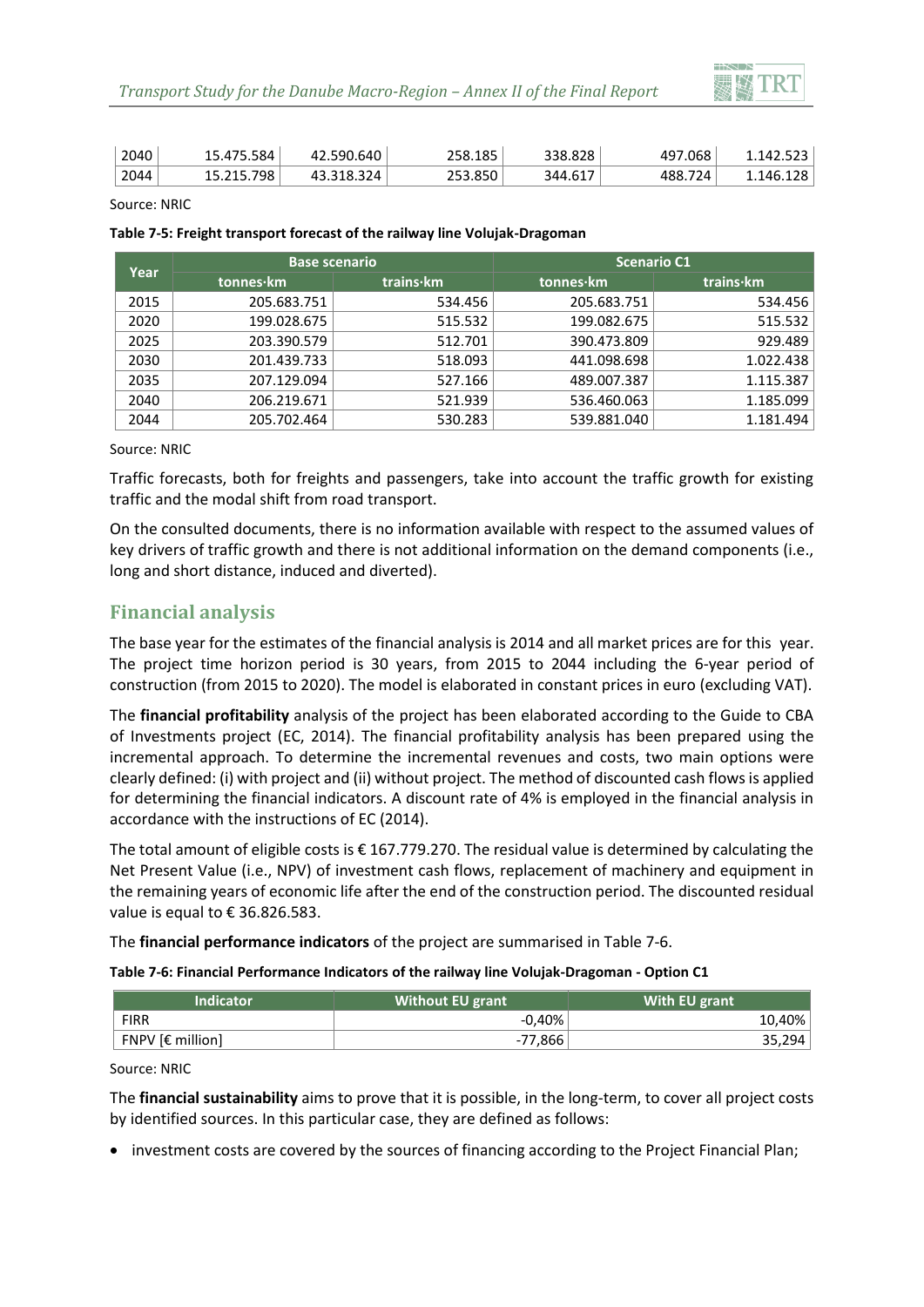

 operation and maintenance costs are covered by government subsidies and the amounts of charges for the access to the railway infrastructure.

The cumulative cash flow for each year of the project forecast period must be positive in order to achieve the financial stability of the project. In this case, the cumulative cash flow is nil as the amount of subsidy disbursed is equal to the amount of operation and maintenance costs.

# **Economic analysis**

According to EC (2014), a social discount rate of 5% has been applied for the economic analysis and market prices of materials and services used in the financial analysis are converted into economic values using the **conversion factors** (se[e Table 7-7\)](#page-6-0).

#### <span id="page-6-0"></span>**Table 7-7: Assumed conversion factors**

| <b>Item</b>   | <b>Conversion factor</b> |
|---------------|--------------------------|
| Equipment     | 95%                      |
| Materials     | 83%                      |
| Labour        | 90%                      |
| <b>Others</b> | 83%                      |

Source: NRIC

A quantitative assessment is made of the benefits resulting from the change of travel time savings. The benefits of travel time savings are accumulated by both reduced distance and increased speed as a result of improved conditions of the railway line.

The business trips to other types of trips ratio is determined on the basis of data from the National Study for determining the Value of Time in Bulgaria (Ecorys, 2015). The unitary **values of time** are taken from the Report on the National Study for Determining the Value of Time in Bulgaria (i.e., NSDVT) (see [Table 7-8\)](#page-6-1).

#### <span id="page-6-1"></span>**Table 7-8: Value of time for passenger transport**

| <b>Travel purpose</b> | Unit of measurement         | <b>Value</b> |
|-----------------------|-----------------------------|--------------|
| <b>Business trips</b> | $E$ /passengers·hour        |              |
| Leisure trips         | $\epsilon$ /passengers·hour | 3,69         |

Source: NRIC

Since the NSDVT does not include the identification of freight transport value of time, it has been borrowed Guidelines for preparation of CBA in the transport sector, Bulgaria, JASPERS, 2010, updated in 2015 (se[e Table 7-9\)](#page-6-2).

#### <span id="page-6-2"></span>**Table 7-9: Value of time for freight**

| <b>Travel purpose</b> | Unit of measurement | Value |
|-----------------------|---------------------|-------|
| Freight transport     | €/tonnes·hour       |       |

Source: NRIC

The **vehicle operating cost**savings are resulting from the transfer of traffic from the road to the railway transport (see [Table 7-10\)](#page-6-3).

#### <span id="page-6-3"></span>**Table 7-10: Assumed values for vehicles operating costs of rail mode**

|                       | <b>Scenario</b>                |                            |  |
|-----------------------|--------------------------------|----------------------------|--|
| <b>Transport mode</b> | <b>Without-project</b>         | <b>With-project</b>        |  |
| Passengers            | 0,0277 €/passengers $\cdot$ km | 0,0263 €/passengers·km     |  |
| Freight               | $0.0279$ €/tonnes·km           | 0,0265 €/tonnes $\cdot$ km |  |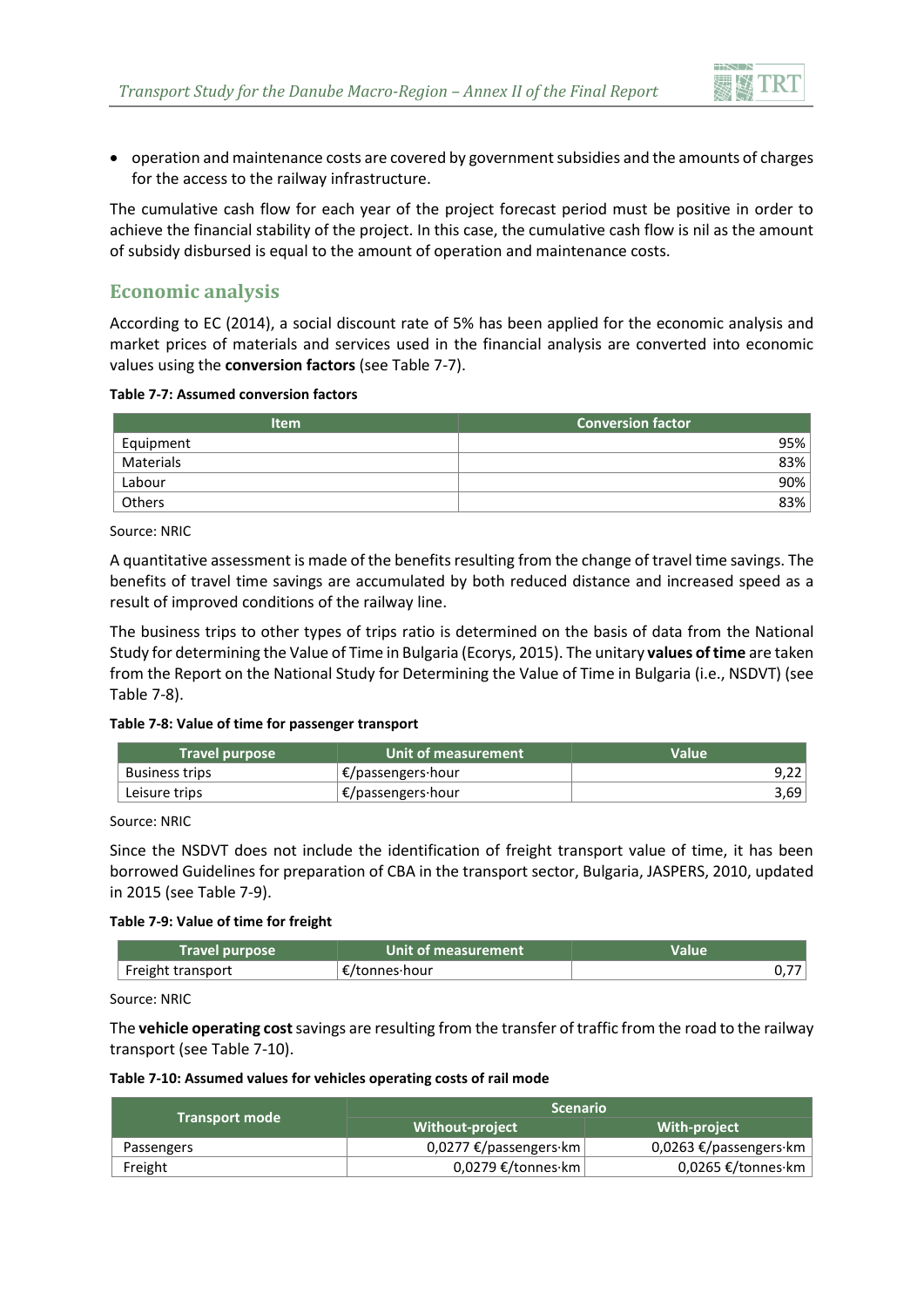

Source: NRIC

The unitary value of VOC benefits, calculated as the difference between the operating costs for railway transport and those for road transport are reported in [Table 7-11.](#page-7-0)

#### <span id="page-7-0"></span>**Table 7-11: Vehicle operating costs**

| <b>Transport mode</b> | <b>Transport mode</b> | Unit of measurement                  | Value  |
|-----------------------|-----------------------|--------------------------------------|--------|
| Road                  | Road passenger        | $\mathcal{E}/$ passengers $\cdot$ km | 0.0194 |
|                       | Road freight          | ∣ €/tonnes·km                        | 0,0198 |
| Railway               | Railway passenger     | <b>E/passengers·km</b>               | 0,0014 |
|                       | Railway freight       | ∣€/tonnes·km                         | 0,0014 |

Source: NRIC

To determine the safety-derived benefits it is employed the number and type of accidents, provided by the system Smart Safety 2.1. of NRIC concerning the entire network. The number of accidents along Sofia-Dragoman line is calculated multiplying the number of accidents per train-km, by the "work done" (sum of number of passenger and tonnes) according to the traffic forecasts for both scenarios (see [Table 7-12\)](#page-7-1).

#### <span id="page-7-1"></span>**Table 7-12: Accident rates with and without the investment**

| <b>Type of</b>     | <b>Without-project scenario</b> |                                 | <b>With-project scenario</b> |                               |                                 |                            |
|--------------------|---------------------------------|---------------------------------|------------------------------|-------------------------------|---------------------------------|----------------------------|
| accident           | Number of<br>accidents          | Number of<br>accidents/train·km | <b>Workload</b><br>[Units]   | <b>Number of</b><br>accidents | Number of<br>accidents/train·km | <b>Workload</b><br>[Units] |
| <b>Fatalities</b>  | 43                              | 0,0000016                       |                              | 16,48                         | 0,00000056                      |                            |
| Slight Injuries    | 51                              | 0,0000019                       | 27.058.640                   | 11,83                         | 0,00000040                      | 29.345.250                 |
| Severe<br>Injuries | 95                              | 0,0000035                       |                              | 32,33                         | 0,00000110                      |                            |

Source: NRIC

The incidence of each benefit is reported in th[e Table 7-13.](#page-7-2)

#### <span id="page-7-2"></span>**Table 7-13: Incidence of the benefits**

| <b>Structure of total benefits</b> |       |
|------------------------------------|-------|
| Value of Time                      | 48,9% |
| <b>Vehicle Operating Costs</b>     | 25,7% |
| Accidents                          | 0,9%  |
| Air pollution                      | 17,1% |
| Climate changes                    | 6,8%  |
| <b>Noise</b>                       | 0,7%  |

Source: NRIC

The **economic performance indicators** are calculated using an economic discount rate of 5%. As shown i[n Table 7-14,](#page-7-3) they suggest that the project is economically viable.

#### <span id="page-7-3"></span>**Table 7-14: Economic performance indicators**

| Indicator   | Value            |
|-------------|------------------|
| <b>ENPV</b> | € 60.492 million |
| EIRR        | 5,0024%          |
| B/C         | .00              |

Source: NRIC

The **sensitivity analysis** shows that all the investigating variables can turn the ENPV negative. The switching values are shown in [Table 7-15.](#page-8-0)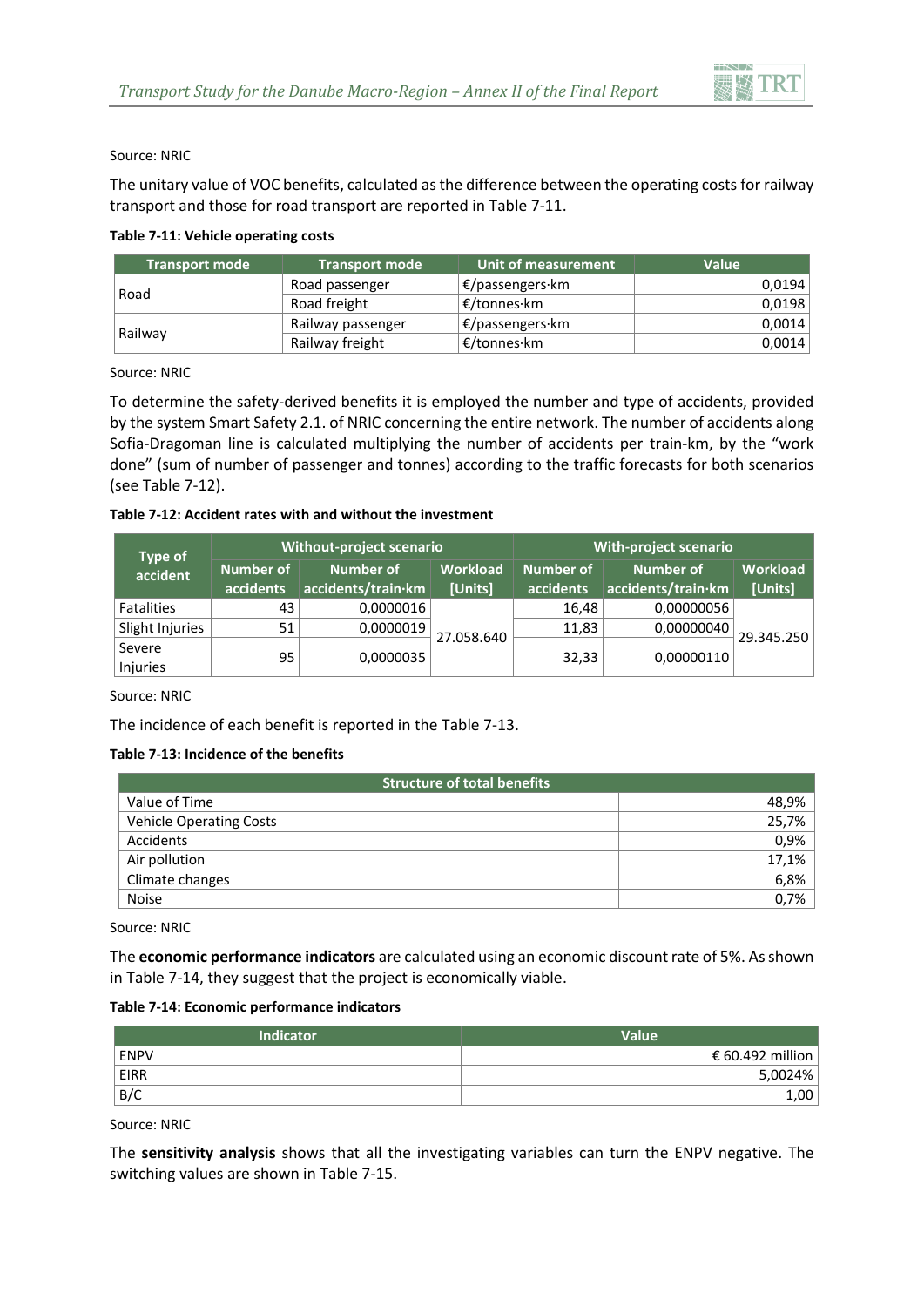

#### <span id="page-8-0"></span>**Table 7-15: Economic sensitivity analysis (switch values)**

| <b>Variable</b>                | Switch value [%] |
|--------------------------------|------------------|
| Time benefits                  | $-0,08$          |
| <b>Vehicle Operating Costs</b> | $-0,14$          |
| Accident benefits              | $-4,15$          |
| <b>Noise</b>                   | $-5,10$          |
| Air pollution                  | $-0,22$          |
| Climate change                 | $-0,55$          |
| Investment costs               | $-0,03$          |
| Operating and maintenance cost | $-0,27$          |

Source: NRIC

### **Environmental analysis**

The project will contribute to the achievement of a modern railway network designed for a good climate change resilience by the modernisation of the existing tracks and the construction of new upto-date adjacent facilities, the rehabilitation or replacement of existing drainage systems and – where necessary − the construction of new ones.

The **EIA has been carried out** in compliance with the Environmental Protection Act and the Regulation on the compatibility assessment with the protected areas for the global project which involves the section from Sofia to Dragoman. In general, a positive EIA Decision is issued if the proposal is compliant with all the legal environmental requirements of the EIA Directive and Water Framework Directive and the Water Act (WA).

The EIA has defined a large number of measures for achieving the preventive action principle, especially during the period of operation. **Public consultations** were held in the municipalities affected by the project and the results of the discussions have been taken into consideration by the Ministry of Environment and Water in the final decision making process.

EIA's conclusions identified as the most environmental-friendly alternatives that included in **Scenario C1** for the railway section **Sofia-Peturch** and that included in **Scenario A** (a combination between Scenarios C and D) for section **Peturch-Dragoman**, including the construction of a new railway station in Slivnitsa and a new direct double track railway connection to sectional post.

A favourable EIA Decision was issued by the Ministry of Environment on 05/05/2016, based on the grounds and conclusions of the EIA Report and considering the impact of the investment proposal on the environment, especially on the protected Natura 2000 sites, surface and ground water bodies and the results of the public consultations.

A favourable opinion of the competent authority ascertained that the special areas of conservation BG0000322 "Dragoman BG0002001 Rajanovtzi" will not be adversely affected by the investment proposal because the railway line does not pass through the sites of the special areas, remaining beyond their boundaries.

During the EIA procedure, the **Basin Directorate** has given a positive opinion for the approval of the investment proposal, according to which the investment proposal is acceptable in terms of achieving environmental objectives and measures for attaining good status of water and its security zones, set out in the River Basin Management Plan (i.e., RBMP) of the Danube region.

The most important and common principles of environmental sustainability addressed by the project implementation can be summarised as follows:

• transparent and systemic management of the risk, uncertainty and irreversibility;